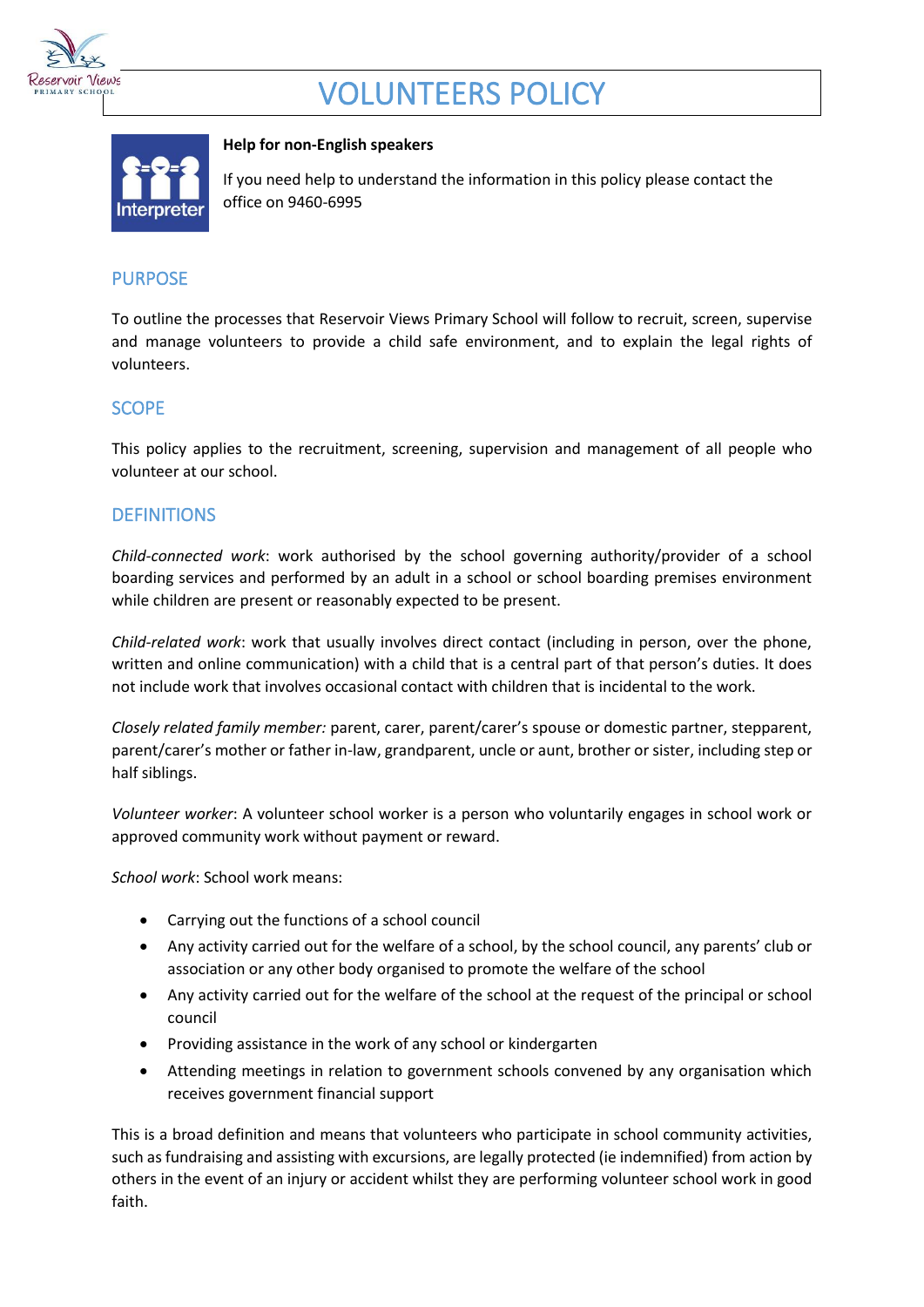# **POLICY**

Reservoir Views Primary School is committed to implementing and following practices which protect the safety and wellbeing of children and our staff and volunteers. Reservoir Views Primary School also recognises the valuable contribution that volunteers provide to our school community and the work that we do.

The procedures set out below are designed to ensure that Reservoir Views Primary School's volunteers are suitable to work with children and are well-placed to make a positive contribution to our school community.

### Becoming a volunteer

Members of our school community who would like to volunteer are encouraged to contact the principal or assistant principal.

### **COVID-19 vaccination information**

Our school follows Department of Education and Training policy with respect to the requirements relating to attendance on school site and COVID-19 vaccinations.

For further information, refer to:

• COVID-19 Vaccinations – [Visitors and Volunteers on School Sites](https://www2.education.vic.gov.au/pal/covid-19-vaccinations-visitors-volunteers/policy)

### Suitability checks including Working with Children Clearances

#### *Working with students*

Reservoir Views Primary School values the many volunteers that assist in our classrooms/with sports events/excursions/school concerts/other events and programs. To ensure that we are meeting our legal obligations under the *Worker Screening Act* and the Child Safe Standards, Reservoir Views Primary School is required to undertake suitability checks which in most cases will involve asking for evidence of a Working with Children (WWC) Clearance. Additional suitability checks may also be required depending on the volunteer role, such as reference, proof of identity, qualification and work history involving children checks.

Considering our legal obligations, and our commitment to ensuring that Reservoir Views Primary School is a child safe environment, we will require volunteers to obtain a WWC Clearance and produce their valid card to our office staff for verification in the following circumstances:

- **Volunteers who are not parent/family members** of any student at the school if they are engaged in child-related work regardless of whether they are being supervised.
- **Parent/family volunteers** who are assisting with any classroom or school activities involving direct contact with children in circumstances where the volunteer's child is **not** participating, or does not ordinarily participate in, the activity
- **Parent/family volunteers** who assist with excursions (including swimming), camps and similar events, regardless of whether their own child is participating or not.
- **Parent/family volunteers** who regularly assist in school activities, regardless of whether their own child is participating or not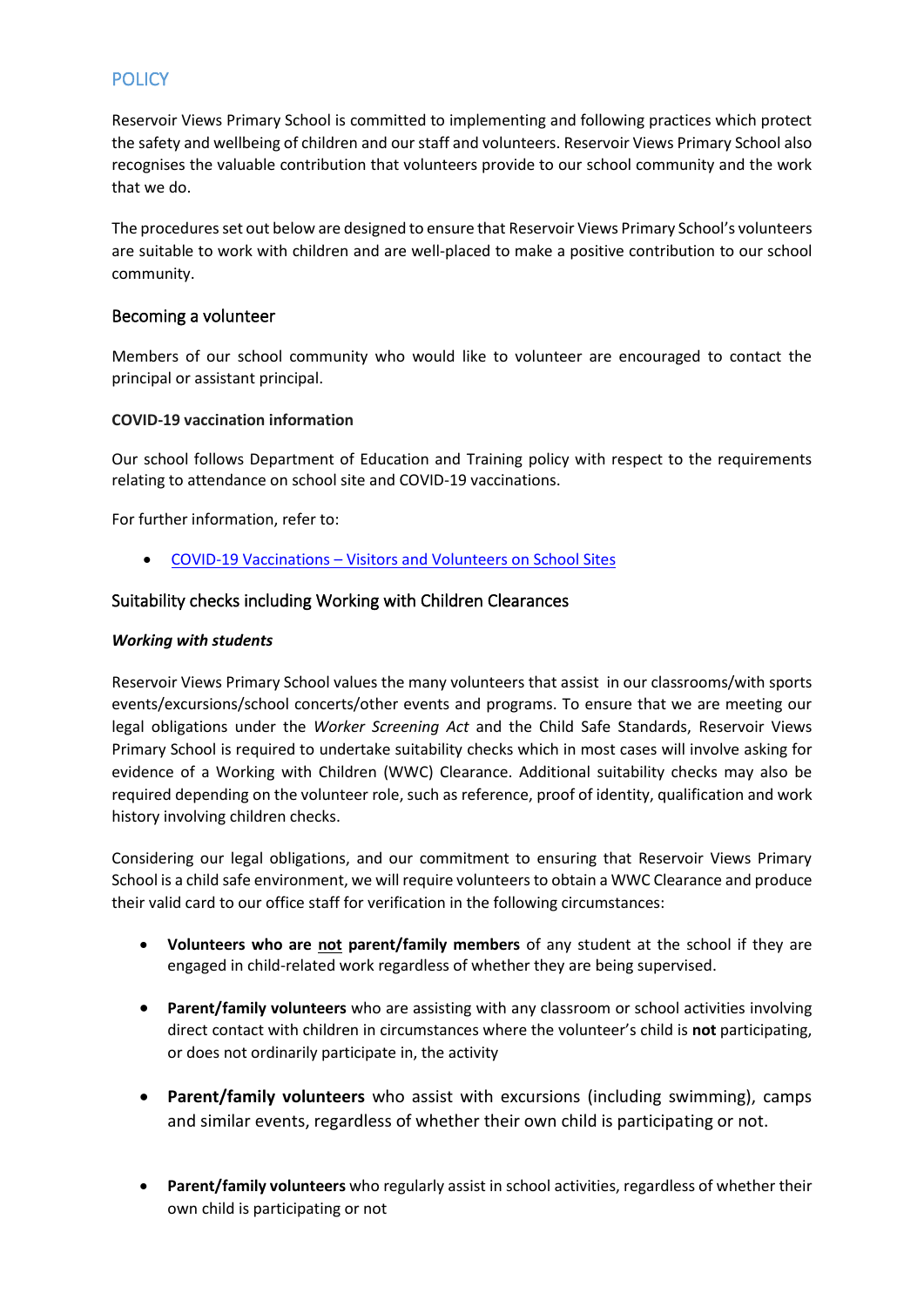• **Parent/community School Council members** sitting on School Council with student School Council members, regardless of whether their own child is a student member or not

In addition, depending on the nature of the volunteer work, our school may ask the volunteer to provide other suitability checks at its discretion (for example, references, work history involving children and/or qualifications). Proof of identity may also be required in some circumstances.

#### *Non child-related work*

On some occasions, parents and other members of the school community may volunteer to do work that is not child-related. For example, on the weekend for gardening, maintenance, working bees, parents and friends club coordination, school council, participating in sub-committees of school council, fete coordination, other fundraising groups that meet in the evenings during which children will not be, or would not reasonably be expected to be, present.

At Reservoir Views Primary School, volunteers for this type of work will still be required to provide a valid WWC Clearance.

School council members and volunteers on any sub-committee of School Council will be asked to provide evidence of a valid WWC Clearance. Whilst we acknowledge that these volunteers will not be engaging in child-related work as part of their role, even when at times there may be a student sitting on the School Council, we believe that it is important that our volunteers who are involved in making important decisions about our school which will have an impact on students do have a valid WWC Clearance.

## Training and induction

Under the Child Safe Standards volunteers must have an appropriate induction and training in child safety and wellbeing.

To support us to maintain a child safe environment, before engaging in any work where children are present or reasonable likely to be present, volunteers must familiarise themselves with the policies, procedures and code of conduct referred to in our Child Safety Induction Pack and ensure the actions and requirements in these documents are followed when volunteering for our school.

Depending on the nature and responsibilities of their role, Reservoir Views Primary School may also require volunteers to complete additional child safety training.

### Management and supervision

Volunteer workers will be expected to comply with any reasonable direction of the principal (or their nominee). This will include the requirement to follow our school's policies, including, but not limited to our Child Safety and Wellbeing Policy, our Child Safety Code of Conduct and our Statement of Values and School Philosophy.

Volunteer workers will also be expected to act consistently with Department of Education and Training policies, to the extent that they apply to volunteer workers, including the Department's policies relating to [Equal Opportunity and Anti-Discrimination,](https://www2.education.vic.gov.au/pal/equal-opportunity/policy-and-guidelines) [Sexual Harassment](https://www2.education.vic.gov.au/pal/sexual-harassment/overview) and [Workplace](https://www2.education.vic.gov.au/pal/workplace-bullying/policy)  [Bullying.](https://www2.education.vic.gov.au/pal/workplace-bullying/policy)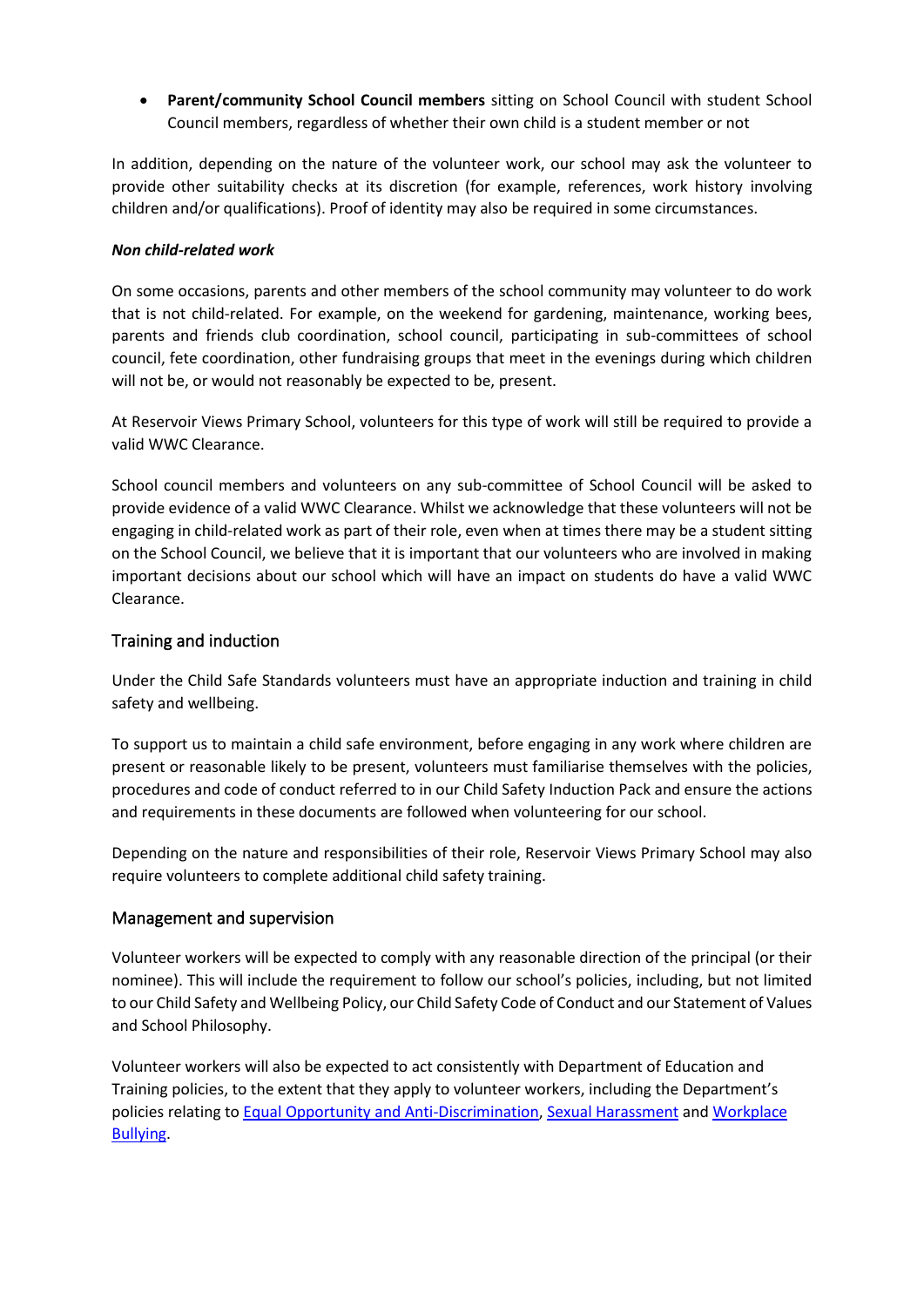The principal (or their nominee) will determine the level of school staff supervision required for volunteers, depending on the type of work being performed, and with a focus on ensuring the safety and wellbeing of students.

The principal has the discretion to make a decision about the ongoing suitability of a volunteer worker and may determine at any time whether or not a person is suitable to volunteer Reservoir Views Primary School.

## Privacy and information-sharing

Volunteers must ensure that any student information they become aware of because of their volunteer work is managed sensitively and in accordance with the Schools' [Privacy Policy](https://www.education.vic.gov.au/Pages/schoolsprivacypolicy.aspx) and the Department's policy on [Privacy and Information Sharing.](https://www2.education.vic.gov.au/pal/privacy-information-sharing/policy)

Under these policies, student information can and should be shared with relevant school staff to:

- support the student's education, wellbeing and health;
- reduce the risk of reasonably foreseeable harm to the student, other students, staff or visitors;
- make reasonable adjustments to accommodate the student's disability; or
- provide a safe and secure workplace.

Volunteers must immediately report any child safety concerns that they become aware of to a member of staff to ensure appropriate action. There are some circumstances where volunteers may also be obliged to disclose information to authorities outside of the school such as to Victoria Police. For further information on child safety responding and reporting obligations refer to: *Child Safety Responding and Reporting Obligations (including Mandatory Reporting) Policy and Procedures.* 

#### Records management

While it is unlikely volunteers will be responsible for any school records during their volunteer work, any school records that volunteers are responsible for must be provided to our office staff to ensure they are managed in accordance with the Department's policy: [Records Management](https://www2.education.vic.gov.au/pal/records-management/policy) – Schools.

#### Compensation

#### *Personal injury*

Volunteer workers are covered by the Department of Education and Training's Workers' Compensation Policy if they suffer personal injury in the course of engaging in school work.

#### *Property damage*

If a volunteer worker suffers damage to their property in the course of carrying out school work, the Minister (or delegate) may authorise such compensation as they consider reasonable in the circumstances. Claims of this nature should be directed to the principal who will direct them to the Department's Legal Division.

#### *Public liability insurance*

The Department of Education and Training's public liability insurance policy applies when a volunteer worker engaged in school work is legally liable for:

- a claim for bodily injury to a third party
- damage to or the destruction of a third party's property.